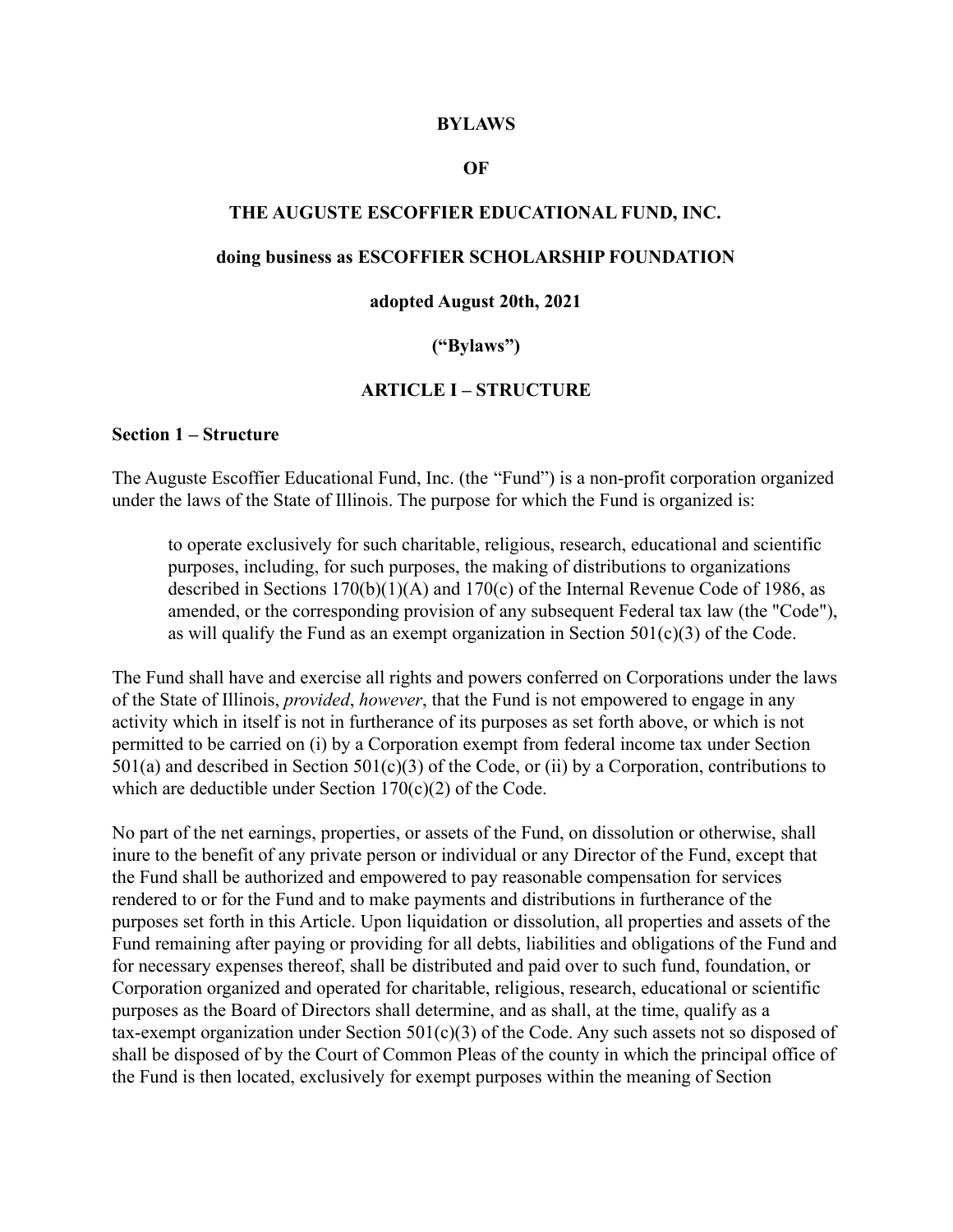$501(c)(3)$  of the Code or to such organization or organizations, as said Court shall determine, which are organized and operated exclusively for such purposes.

## **ARTICLE II – OFFICES**

## **Section 1 – Registered Office and Registered Agent**

The Fund shall have and continuously maintain within the State of Illinois a registered office and registered agent whose office is the Fund's registered office and may have other offices within or without the State of Illinois as the Board of Directors (as hereinafter defined) may from time to time determine.

# **ARTICLE III – BOARD OF DIRECTORS**

## **Section 1 – Name and Powers**

The directors of the Fund shall be known as "Directors," and the body on which they serve shall be known as the "Board of Directors." The Board of Directors shall manage and control the affairs, assets, business, and property, whether by direct ownership, lease, contract, or combination of such, or through any other reasonable means of providing services to the Fund. Subject to the restrictions imposed by applicable law and these bylaws (in each case as in effect from time to time), the Board of Directors shall exercise all of the powers of the Fund and corporate powers prescribed by applicable law.

## **Section 2 – Number**

The number of Directors shall initially be five (5). The Directors shall be authorized to fix or change the number of Directors from time to time without further amendment to these Bylaws.

# **Section 3 – Appointment and Term**

Each new Director shall be elected by the existing Board of Directors at the annual meeting when his or her seat is open for election. Each Director shall be entitled to one (1) vote for each position on the Board of Directors which is open for election at such meetings. Directors need not be residents of the State of Illinois.

Each Director shall hold office for a three (3) year term beginning on the date of his or her election and ending on the third (3rd) anniversary of such date, or until his successor shall have been elected and qualified, unless prior thereto he or she becomes disqualified to hold the office of Director or until his or her earlier death, resignation, or removal. Any Director may resign from office by giving notice to the President or the Secretary of the Fund.

The makeup and terms of the Directors beginning on the date of adoption of these Bylaws shall be as described in Exhibit A hereto.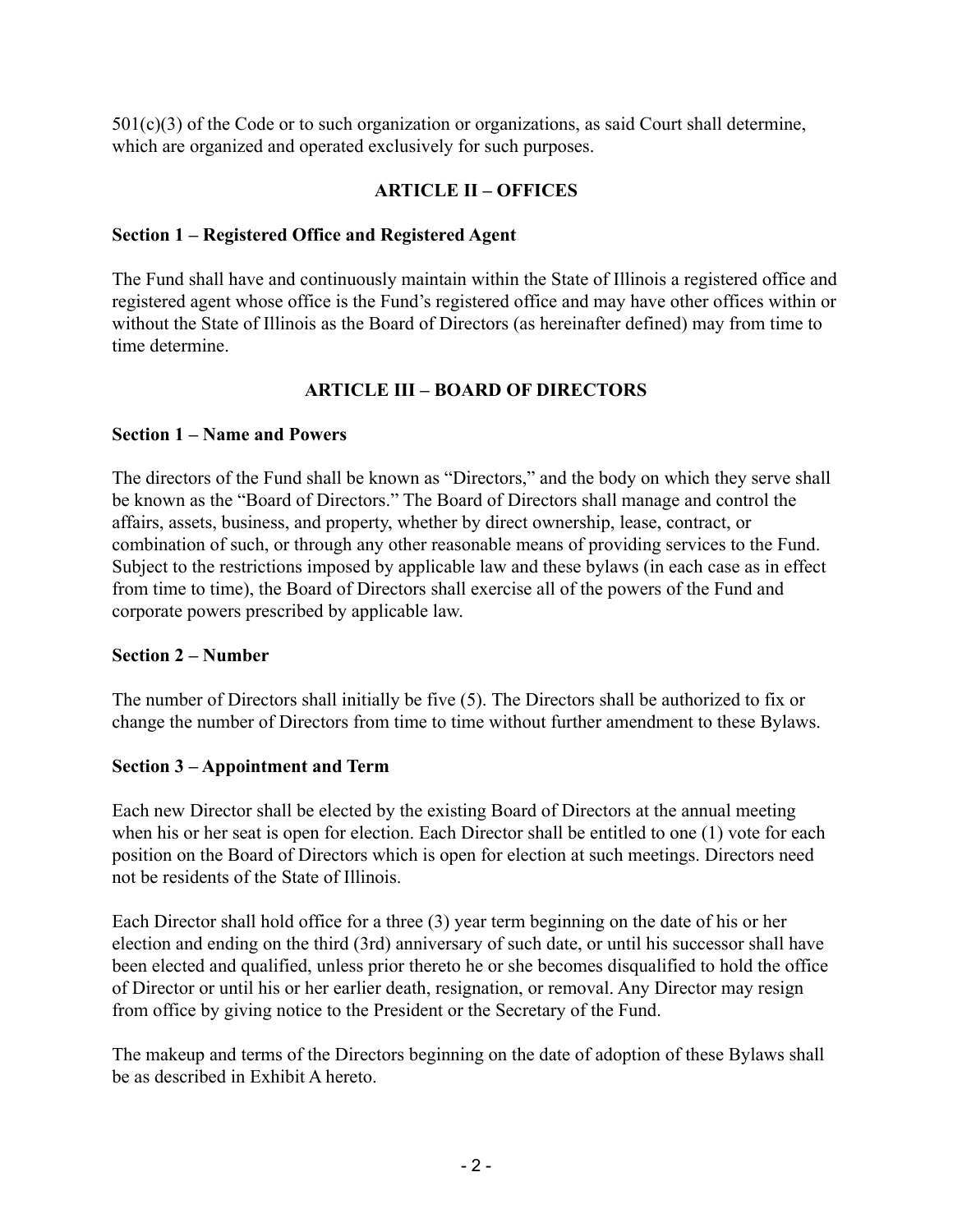#### **Section 4 – Removal**

A Director may be removed with or without cause, at any time, by a vote of no less than two thirds (2/3) of the Directors (other than the Director who is subject to the removal proceedings).

#### **Section 5 – Vacancies**

Any vacancy occurring in the office of a Director, whether by death, resignation, removal, or otherwise, shall be filled by the affirmative vote of a majority of the remaining Directors, or if the number of Directors then in office is less than a quorum, by unanimous written consent of the Directors then in office. A Director elected to fill a vacancy shall be elected for the unexpired term of such Director's predecessor in office.

### **Section 6 – Compensation of Directors**

Persons serving as Directors shall not receive any salary for their services as Directors; provided, however, that nothing contained herein shall be construed as precluding any Director from receiving compensation in a reasonable amount for services rendered that are reasonable and necessary in carrying out the Fund's purposes as the Board of Directors may from time to time determine. A Director shall be entitled to reimbursement for reasonable expenses incurred by him or her in carrying out his or her duties as a Director.

### **Section 7 – Manner of Acting**

The presence in person, by remote communication or by proxy of a majority of the Directors then in office shall constitute a quorum. The act of a majority the Directors present at a meeting at which a quorum is present shall be the act of the Board of Directors, unless the act of a greater number is required by law, by the Articles of Incorporation of the Fund or by these Bylaws.

### **ARTICLE IV – MEETINGS**

### **Section 1 – Annual Meetings**

The annual meeting of the Board of Directors ("Annual Meeting") shall be held in June or at such time and place as shall be designated from time to time by resolution of the Board of Directors, and at such time and place as the President may determine. Notice of Annual Meeting shall be required.

### **Section 2 – Regular Meetings**

Additional regular meetings of the Board of Directors shall be held at such times and places as the Board of Directors may determine, by resolution, from time to time. Notice of such additional regular meetings shall be required.

#### **Section 3 – Special Meetings**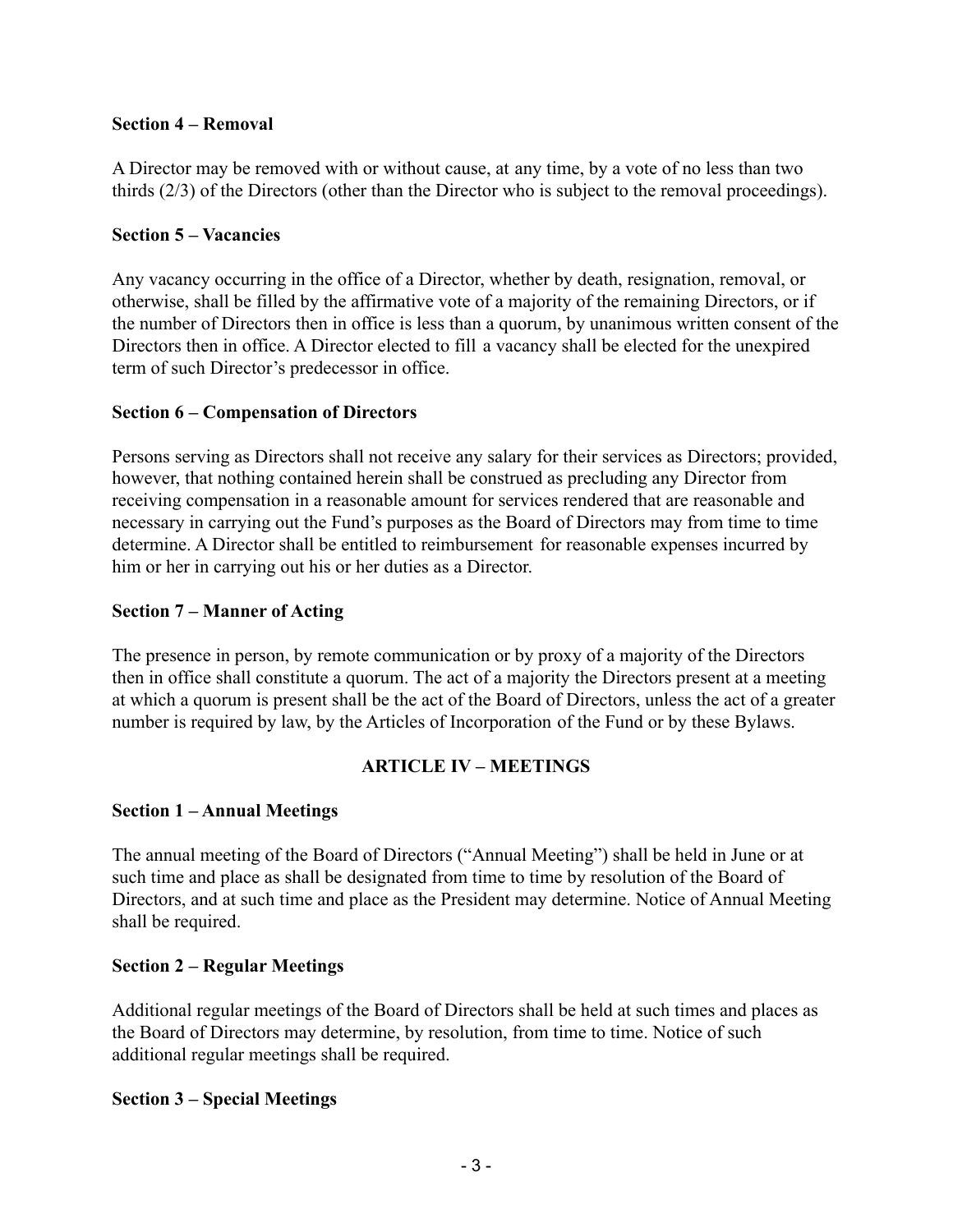Special meetings of the Board of Directors (each a "Special Meeting") shall be held at such times and places as shall be designated from time to time by the President or by most of the Directors, *provided* not less than twenty-one (21) days' notice of the time and place of the meetings be given by the officers or Directors calling the same. Notice of Special Meetings shall be required.

### **Section 4 – Notice of Meetings**

Written notice of every meeting of the Board of Directors and any proposed changes to the bylaws shall be sent to each Director by the Secretary of the date, time, and place of a meeting and if the meeting is a Special Meeting, the purpose or purposes for which the meeting is called. Written notice shall be delivered by first class mail or personal delivery, to his business address, and such address and notice shall be kept on file in the office of the Secretary. Notices sent by first class mail shall be deemed received on the third business day after posting. A Director may at any time waive any required notice. A Director's attendance at or participation in a meeting waives any required notice of the meeting unless the Director, upon arriving at the meeting ot prior to the vote on a matter not duly noticed, objects to lack of notice and does not vote for or assent to the objected-to action.

# **ARTICLE V – OFFICERS OF THE BOARD OF DIRECTORS**

## **Section 1 – Appointment; Removal**

The officers of the Board of Directors shall consist of a President, a Secretary, and a Treasurer, and may include one (1) or more Vice Presidents (the number and order thereof to be determined by the Board of Directors) ) and such other officers as may be elected in accordance with the provisions of this Article. The Board of Directors may elect or appoint such other officers, including one or more assistant Secretaries and one or more assistant Treasurers, as it shall deem desirable, such officers to have the authority and perform the duties prescribed, from time to time, by the Board of Directors. Any two (2) or more offices may be held by the same person, except the offices of President and Treasurer. Officers may receive a fair and just compensation for services rendered as officers, as determined by the Board of Directors. Officers shall be reimbursed for all reasonable expenses incurred, if any, while acting in his or her capacity as an officer.

### **Section 2 – Powers and Duties of the President**

The President shall be responsible for the active management of the business of the Fund under the general supervision of the Board of Directors and shall have such other powers and duties as may be assigned to such officer in these Bylaws or from time to time by the Board of Directors. He or she may sign, with the Secretary or any other proper officer of the Fund authorized by the Board of Directors, any deeds, mortgages, bonds, contracts, or other instruments which the Board of Directors has authorized to be executed, except in cases where the signing and execution thereof shall be expressly delegated by the Board of Directors, by these Bylaws or by any other applicable laws as may from time to time be in effect, to some other officer or agent of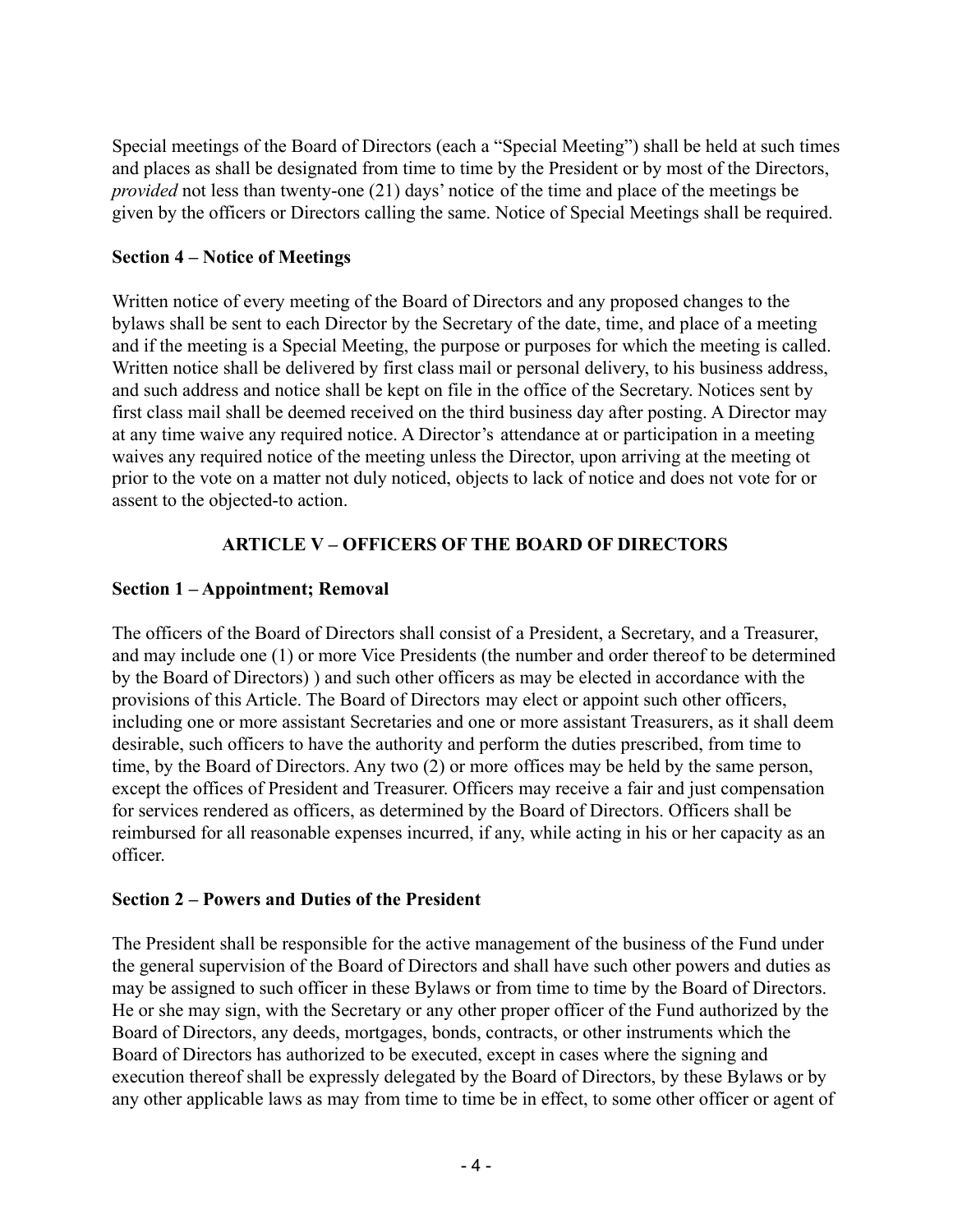the Fund. Following his or her term of office, the President shall continue to serve in an advisory capacity to officers of the Fund in the first year after his or her term expires.

## **Section 3 – Powers and Duties of the Vice President**

In the absence of the President or in the event of his or her inability or refusal to act, the Vice President (or in the event there be more than one (1) Vice President, the Vice Presidents, in the order designated, or in the absence of any designation, then in the order of their election) shall perform the duties of the President, and when so acting, shall have all the powers of and be subject to all the restrictions upon the President. Any Vice President shall perform such other duties and have such powers as from time to time may be assigned to him or her by the President or by the Board of Directors.

### **Section 4 – Powers and Duties of the Treasurer**

The Treasurer shall have the custody of all of the corporate funds and securities that come into such officer's hands, shall keep full and accurate accounts of receipts and disbursements in books belonging to the Fund, shall deposit all moneys and other valuable effects in the name and to the credit of the Fund in such depositories as may be designated by the Board of Directors in accordance with the provisions of Article IX of these Bylaws, and in general perform all the duties incident to the office of Treasurer and such other duties as from time to time may be assigned to him or her by the President or by the Board of Directors. The Treasurer shall disburse the funds of the Fund as may be ordered by the Board of Directors, taking proper vouchers for such disbursements, and shall render to the President and the Board of Directors, at its regular meetings, or when the Board of Directors so requires, a full and accurate account of all his or her transactions as Treasurer and of the financial condition of the Fund. If required by the Board of Directors, the Treasurer shall give a bond for the faithful discharge of his or her duties in such sum and with such surety or sureties as the Board of Directors shall determine.

## **Section 5 – Powers and Duties of the Secretary**

The Secretary shall attend all meetings of the Board of Directors and record all the proceedings of the meetings of the Fund and of the Board of Directors in a book to be kept for that purpose and shall perform duties for the standing committees when required. The Secretary shall give, or cause to be given, notice of all meetings and special meetings of the Board of Directors, and shall perform such other duties as may be prescribed by the President or the Board of Directors under whose supervision the Secretary shall serve. The Secretary shall have custody of the corporate seal of the Fund and the Secretary, or an Assistant Secretary, shall have authority to affix the same to any instrument requiring it and when so affixed, it may be attested by his or her signature or by the signature of such Assistant Secretary. The Board of Directors may give general authority to any other officer to affix the seal of the Fund and to attest the affixing by his or her signature.

### **Section 6 – Powers and Duties of Assistant Treasurers and Assistant Secretaries**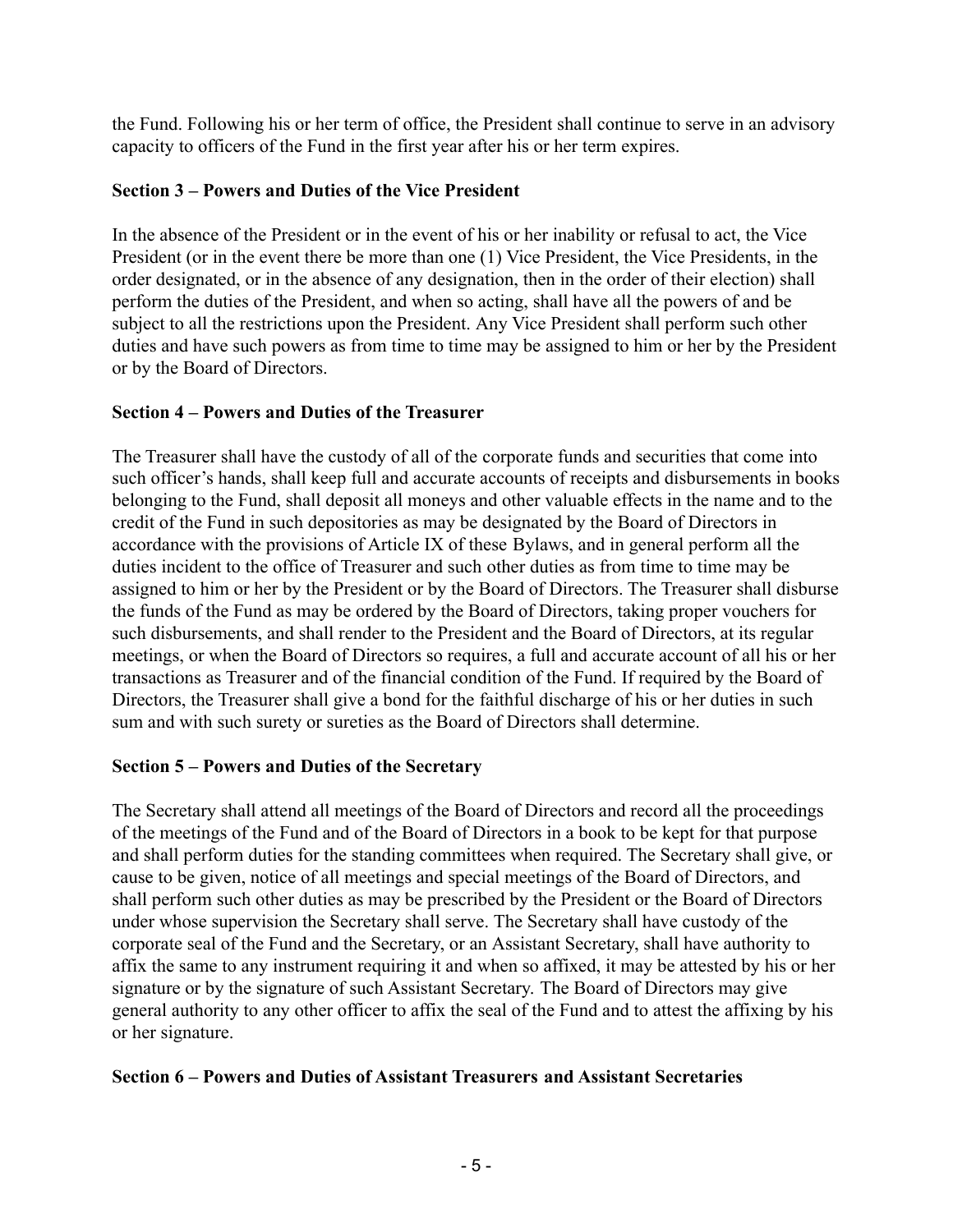If required by the Board of Directors, the assistant Treasurers shall give bonds for the faithful discharge of their duties in such sums and with such sureties as the Board of Directors shall determine. The assistant Treasurers and assistant Secretaries, in general, shall perform such duties as shall be assigned to them by the Treasurer or the Secretary or by the President or the Board of Directors.

### **Section 7 – Removal**

Any officer or agent elected or appointed by the Board of Directors may be removed by a majority of the Board of Directors whenever in its judgment the best interests of the Fund would be served thereby, but such removal shall be without prejudice to the contract rights, if any, of the person so removed. Election or appointment of an officer or agent or member of a committee shall not of itself create contract rights.

## **ARTICLE VI – COMMITTEES**

### **Section 1 – Committees**

The Board of Directors may from time-to-time designate Directors to constitute committees to oversee permanent functions of major character. The Board of Directors may appoint individuals who are not Directors to any committee; provided, however, that a majority of the committee members shall be Directors. All committees shall be self-governing within the confines set forth by resolution or subsequent direction of the Board of Directors, but their action shall be by majority vote.

### **Section 2 – Procedures**

No committee may exercise any powers of the Board of Directors unless such committee shall have two (2) or more Directors, and then only to the extent permitted by the Board of Directors. All committee members of each committee shall serve at the pleasure of the Board. The designation of such committees and the delegation thereto of authority shall not operate to relieve the Board of Directors, or any individual Director, of any responsibility imposed upon it or him or her by law. A committee may not adopt a plan for the distribution of the assets of the Fund, or for dissolution.

## **ARTICLE VII – INDEMNIFICATION OF DIRECTORS, OFFICERS, AND CERTAIN OTHERS**

## **Section 1 – Right of Indemnity**

The Fund shall indemnify any person who is or was a Director, officer, employee, or agent of the Fund (or any person who is or was serving at the request of the Fund as a Director, officer, employee, or agent of another corporation, partnership, joint venture, trust, or other enterprise) to the fullest extent required or permitted by applicable law. In addition, the Fund shall have the power to indemnify to the fullest extent permitted by law such other persons as the Board of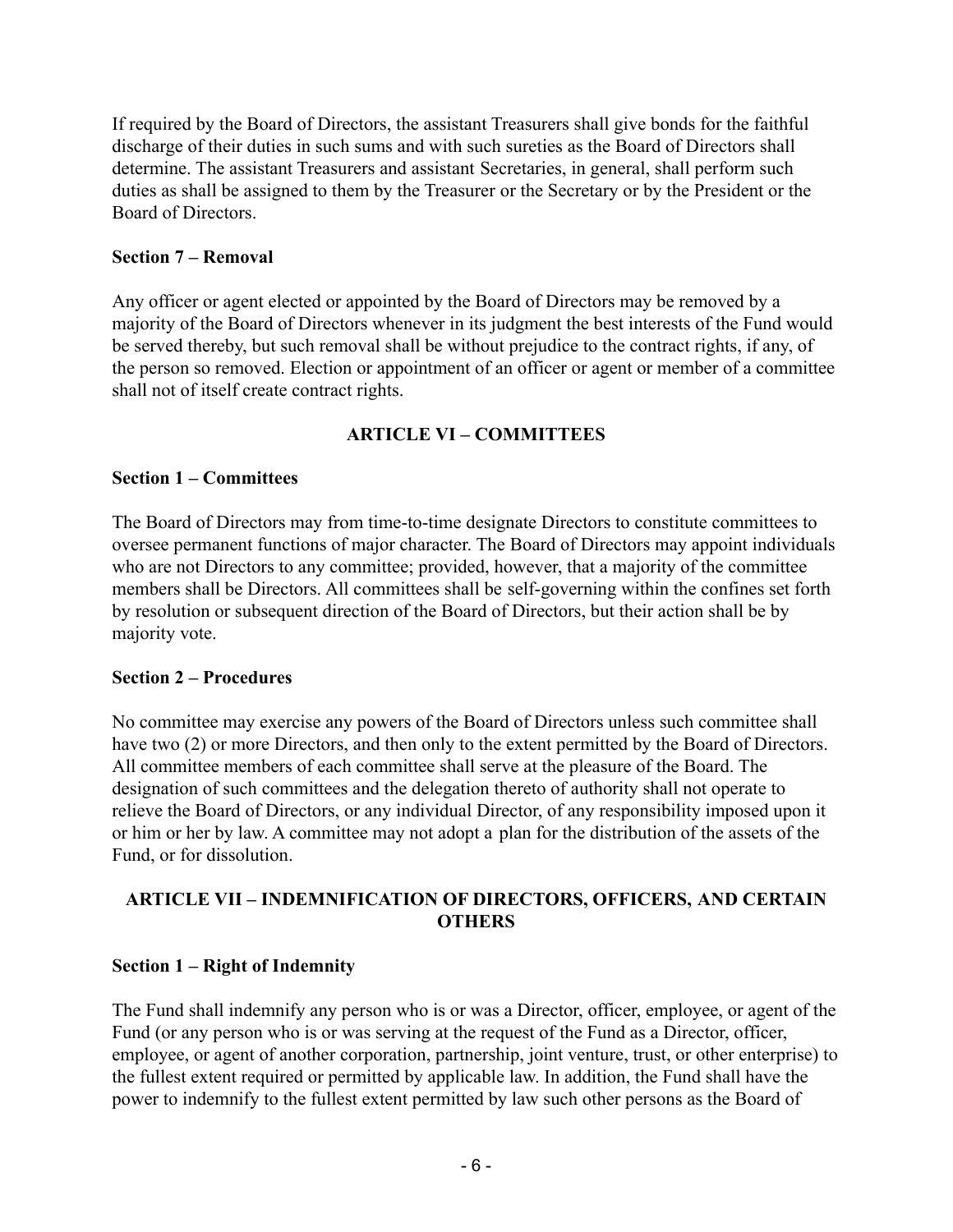Directors may determine from time to time. The Fund shall have the power to purchase and maintain at its expense insurance of behalf of such persons to the fullest extent permitted by applicable law, whether or not the Fund would have the power to indemnify such person under the foregoing provision.

## **Section 2 – Determination of Conduct**

In the event that the Act or any other applicable laws require that there be a determination that indemnification is proper based on whether the conduct of the person seeking such indemnification meets any applicable standards required by The General Not for Profit Corporation Act of 1986 of Illinois, as amended, or otherwise, such determination shall be made under the presumption that the person seeking indemnification has met such standards. Any person demanding indemnification under Section 1 of this Article shall be entitled to file a lawsuit, in any court of competent jurisdiction, challenging any determination that results in such person not receiving the indemnification demanded, and, in any such action, the Fund shall have the burden of proving that such person did not meet the applicable standards of conduct.

# **Section 3 – Expenses and Advances**

Expenses incurred in defending or investigating a threatened or pending civil or criminal action, suit or proceeding shall be paid by the Fund in advance of the final disposition of such action, suit or proceeding. Upon receipt of an undertaking by or on behalf of the Director, officer, employee or agent to repay such amount, if it shall ultimately be determined by a court of competent jurisdiction that he or she is not entitled to be indemnified by the Fund as authorized in these Bylaws or otherwise, such amount shall be paid by the Fund.

## **Section 4 – Other Rights**

The indemnification provided in this Article shall not be deemed exclusive of any other rights to which those seeking indemnification may be entitled under any Bylaw, agreement, vote of disinterested Directors or otherwise, both as to actions in his or her official capacity and as to actions in another capacity while holding such office, and shall continue as to a person who has ceased to be a Director, officer, employee or agent and shall inure to the benefit of the heirs, executors, administrators and other legal successors of such person.

## **Section 5 – Insurance**

The Fund shall have the power to purchase and maintain insurance on behalf of any person who is or was a Director, officer, employee or agent of the Fund, or is or was serving at the request of the Fund as a Director, officer, employee or agent of another Fund, partnership, joint venture, trust or other enterprise, against any liability asserted against him or her or incurred by him or her in any such capacity or arising out of his status as such, whether or not the Fund would have the power to indemnify him or her against such liability under this Article.

# **Section 6 – Contract with the Fund**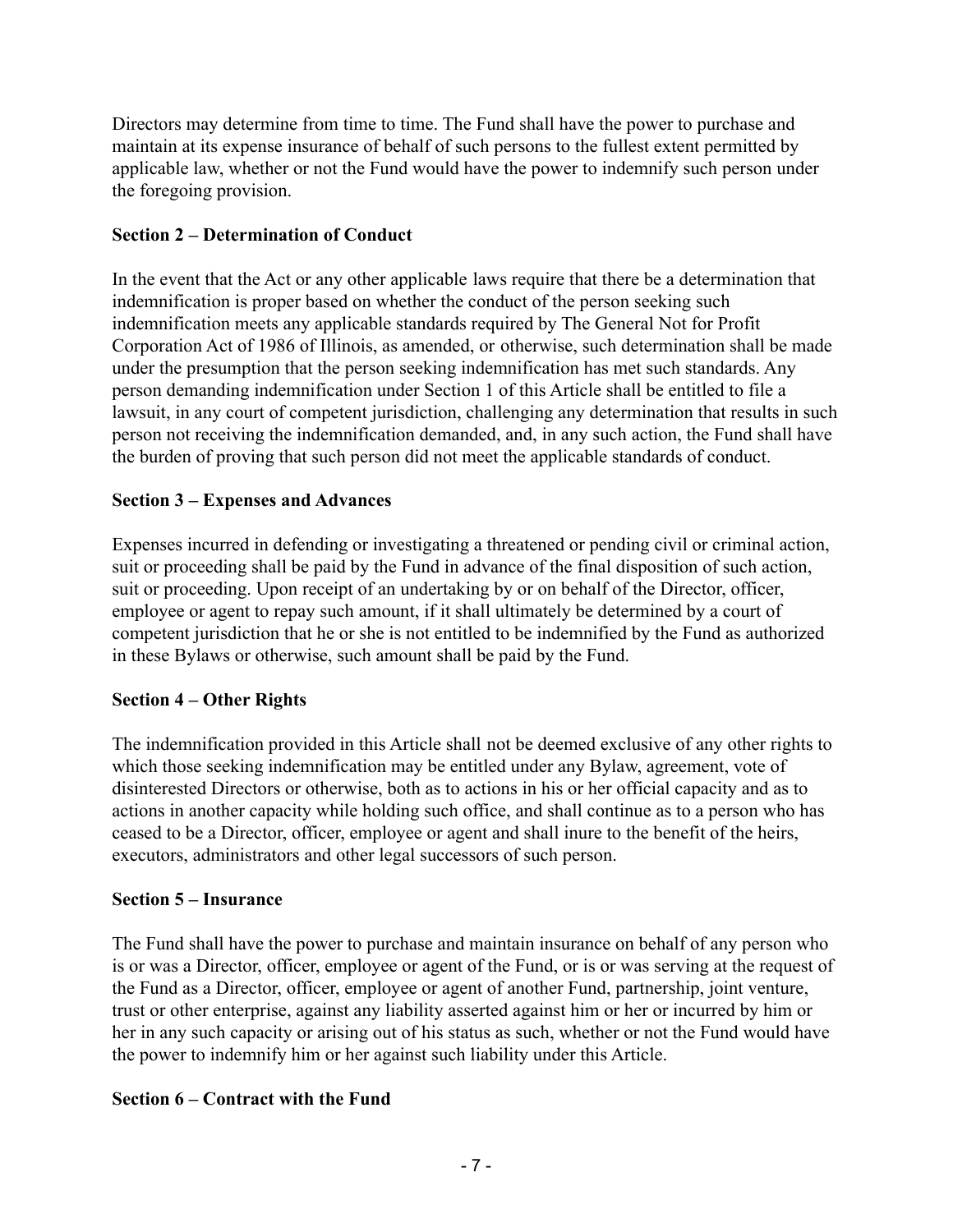The provisions of this Article shall be deemed to be a contract between the Fund and each Director, officer, employee or agent who serves in any such capacity at any time while this Article and the relevant provisions of The General Not For Profit Corporation Act of 1986 of Illinois, as amended, or other applicable law, if any, are in effect, and any repeal or modification of such law or of this Article shall not affect any rights or obligations then existing with respect to any state of facts then or heretofore existing or any action, suit or proceeding theretofore or thereafter brought or threatened based in whole or in part upon such state of facts.

## **ARTICLE VIII – CONFLICTS OF INTEREST**

### **Section 1 – Covered Individuals**

A "Covered Individual" is a Director, officer, or management team administrator of the Fund.

### **Section 2 – Conflict of Interest**

A "Conflict of Interest" exists when financial or other personal considerations of a Covered Individual may directly or indirectly affect, or have the appearance of affecting, the Covered Individual's professional judgment in carrying out his or her responsibilities to the Fund or its operations. A Conflict of Interest may Include but is not limited to a situation in which a Covered Individual, a member of their family or their affiliate: (i) holds an ownership or investment interest in, receives compensation of any type from, or serves as a director or officer of, any entity which sells goods or services to, purchases goods or services from, is a party to any other existing or pending transaction or arrangement with, or competes with the Fund; or (ii) is a party to a transaction or other arrangement with the Fund involving the receipt of compensation of any type from the Fund, or the purchase, sale or lease of property of any type to or from the Fund. For the avoidance of any doubt, the receipt of reasonable compensation for employment with the Fund is not a Conflict of Interest.

### **Section 3 – Duty to Disclose**

When a Covered Individual becomes aware of any actual or potential Conflict of Interest, they shall promptly disclose that potential Conflict of Interest, including all material details of the nature of the conflict and the transaction or arrangement at issue, to an officer or Director of the Fund.

## **Section 4 – Review and Approval**

Promptly following the disclosure of an actual or potential Conflict of Interest, the Board of Directors (or a committee formed thereby to handle Conflicts of Interest) shall make a reasonable investigation and review of the material facts; provided that if the disclosing party is a Director or member of such committee, as applicable, such person shall not be involved in such investigation and review. Following such review and investigation, the Fund shall only enter into the transaction or arrangement at issue if: (i) the Covered Individual provides a full disclosure of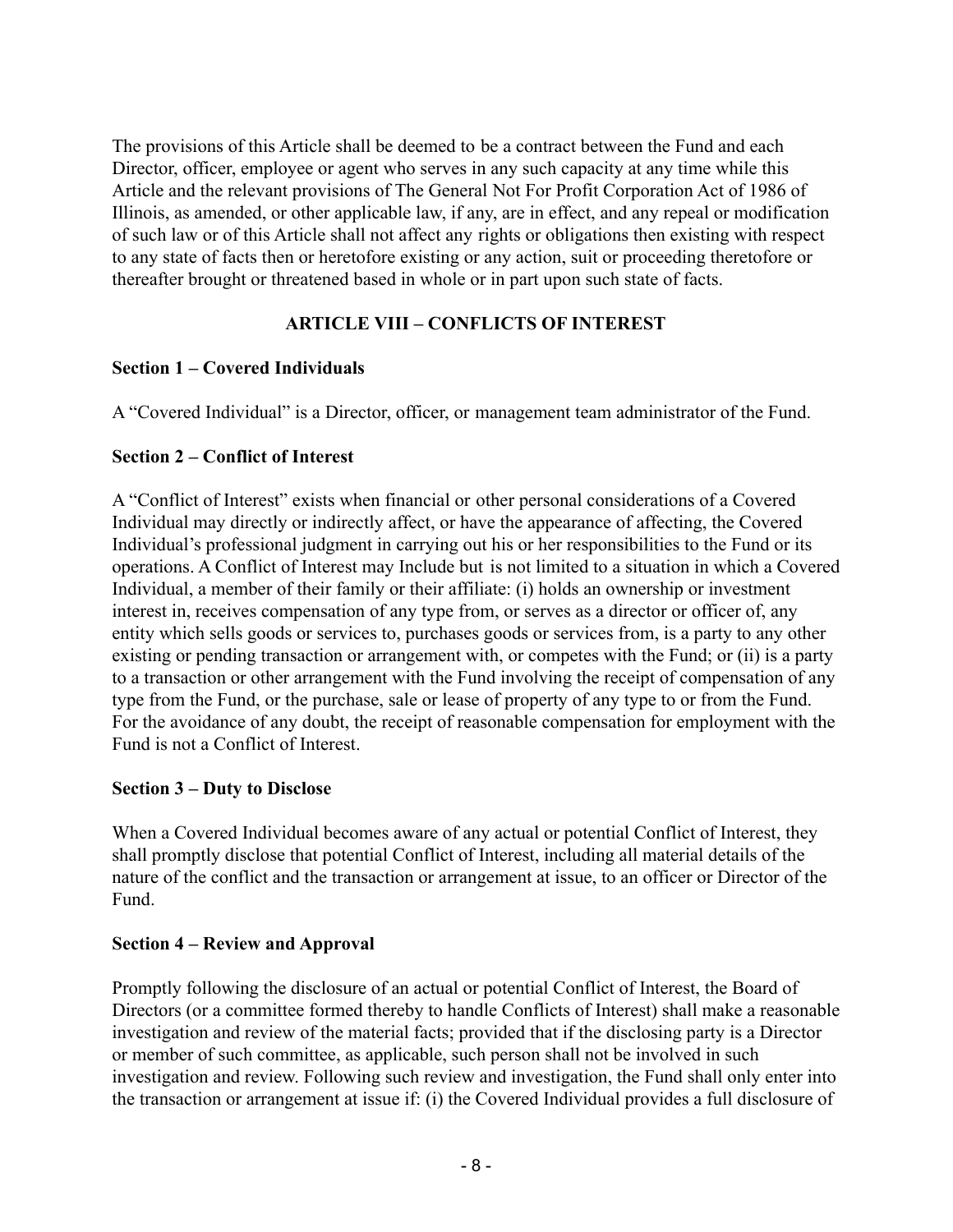all material facts concerning the Conflict of Interest; (ii) the Covered Individual with a Conflict of Interest abstains from voting and participating in any discussions related to the transaction or arrangement, provided that the Covered Individual may answer questions concerning the transaction or arrangement; (iii) the Board of Directors or committee, as applicable, approves the transaction or arrangement after determining, in good faith and after reasonable investigation, that the transaction or arrangement is fair and reasonable to the Fund, is in the Fund's best interest and does not negatively affect its operations.

### **Section 5 – Acknowledgment**

The Board of Directors shall ensure that each Covered Individual is provided with a copy of this Article VII of these Bylaws, and each Covered Individual shall at least annually sign a statement in writing stating that he or she has read, understands, and will comply with this Article VII of these Bylaws. Violations of this Article VII of these Bylaws by any Covered Individual shall be grounds for corrective action by the Fund, potentially including but not limited to termination or removal.

## **ARTICLE IX – CONTRACTS, CHECKS, AND FUNDS**

### **Section 1 – Contracts**

The Board of Directors may authorize any officer or officers, agent, or agents of the Fund, in addition to the officers so authorized by these Bylaws, to enter any contract or execute and deliver any instrument in the name of and on behalf of the Fund and such authority may be general or confined to specific instances.

### **Section 2 – Checks, Drafts, Etc.**

All checks, drafts, or other orders for the payment of money, notes or other evidence of indebtedness issued in the name of the Fund, shall be signed by such officer or officers, agent or agents of the Fund and in such manner as shall from time to time be determined by resolution of the Board of Directors. In the absence of such determination by the Board of Directors, such instruments may be signed by any officer of the Fund.

### **Section 3 – Deposits**

All funds of the Fund not otherwise employed shall be deposited from time to time to the credit of the Fund in such banks, trust companies or other depositories as the Board of Directors may select.

### **Section 4 – Gifts and Gift Programs**

The Board of Directors may accept on behalf of the Fund any contribution, gift, bequest or device for the general purposes or for any special purpose of the Fund.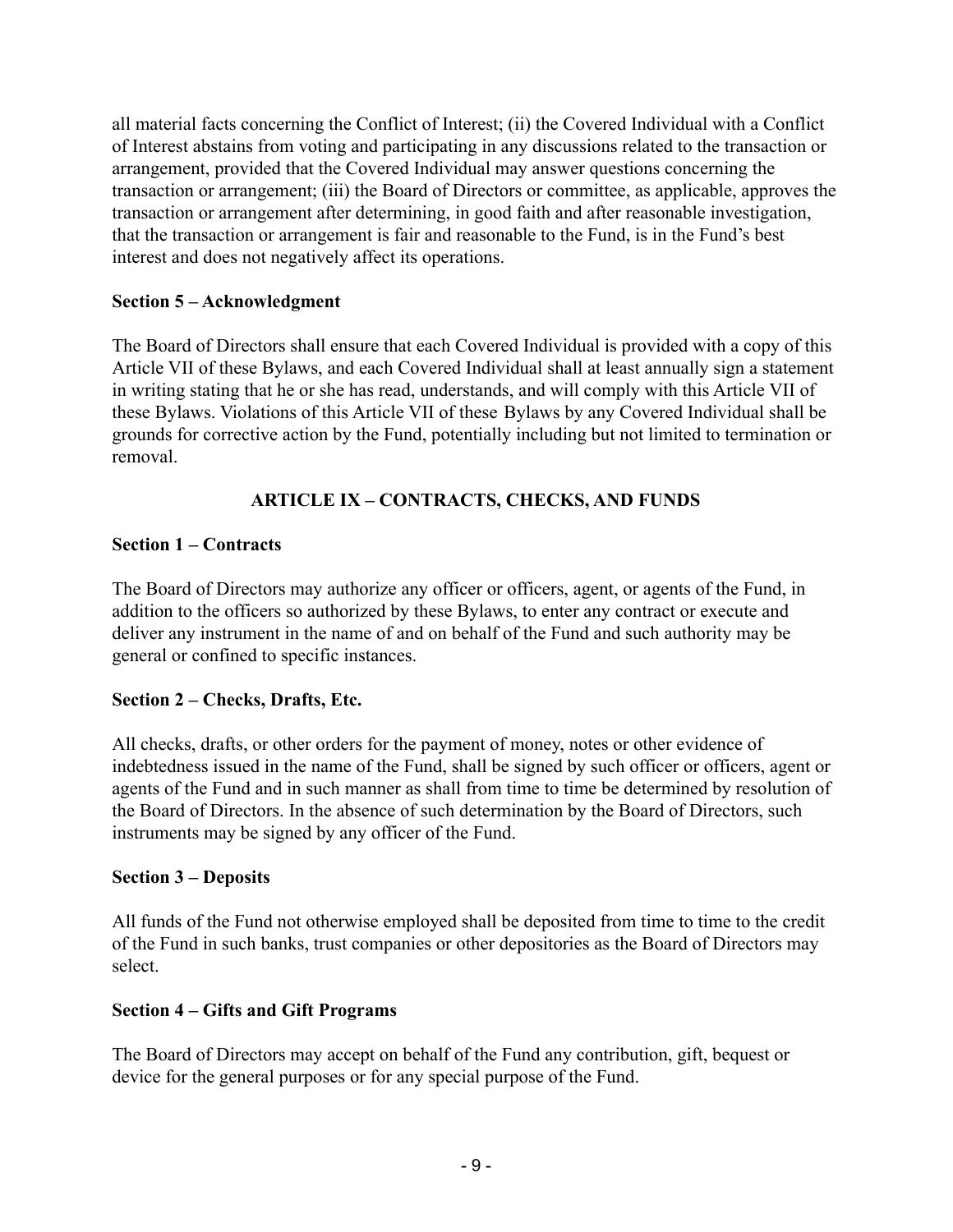The Board of Directors may by resolution establish various programs for the making of corporate gifts to individuals based on need, merit, scholarship, achievement or any other charitable or educational purpose, *provided* that such programs do not discriminate in an unlawful manner based on sex, race, religion, national origin, or any other protected classification. Such programs shall not favor the Directors, officers, or donors of the Fund in such a manner as to constitute private insurance or otherwise jeopardize the charitable status of the Fund under state or federal law. Programs so established shall be evidenced in writing and shall be administered in such manner as the Board of Directors may determine in its discretion.

The Fund may also make gifts to other charitable organizations and for such other charitable purposes as the Board of Directors in its discretion may determine.

# **ARTICLE X – MISCELLANEOUS PROVISIONS**

### **Section 1 – Fiscal Year**

The Fund's fiscal year shall be the calendar year.

### **Section 2 – Books and Records**

The Fund shall keep correct and complete books and records of account and shall also keep minutes of the proceedings of its Board of Directors and committees having any of the authority of the Board of Directors.

### **Section 3 – Resignations**

Any Director, officer, management team member, administrator or other person connected to the Fund may resign at any time. Such resignation shall be made in writing and shall take effect at the time specified therein, or, if no time be specified, at the time of its receipt by the President or Secretary. The acceptance of a resignation shall not be necessary to make it effective, unless expressly so provided in the resignation.

### **Section 4 – Action by Consent in Lieu of Meeting**

Any action which is required under the provisions of The General Not for Profit Corporation Act of 1986 of Illinois, as amended, or under the provisions of the Articles of Incorporation or the Bylaws of the Fund, or any other action may be taken without a meeting if a consent in writing, setting forth the action so taken, shall be signed by all the persons entitled to vote on the action. The consent shall be evidenced by one (1) or more written approvals, each of which sets forth the action taken and bears the signature of one (1) or more of the persons entitled to vote on the action. All the approvals evidencing consent shall be delivered to the Secretary to be filed in the corporate records. The action taken shall be effective when all the persons entitled to vote have approved the consent, upon the effective date stated therein.

## **ARTICLE XI – AMENDMENTS**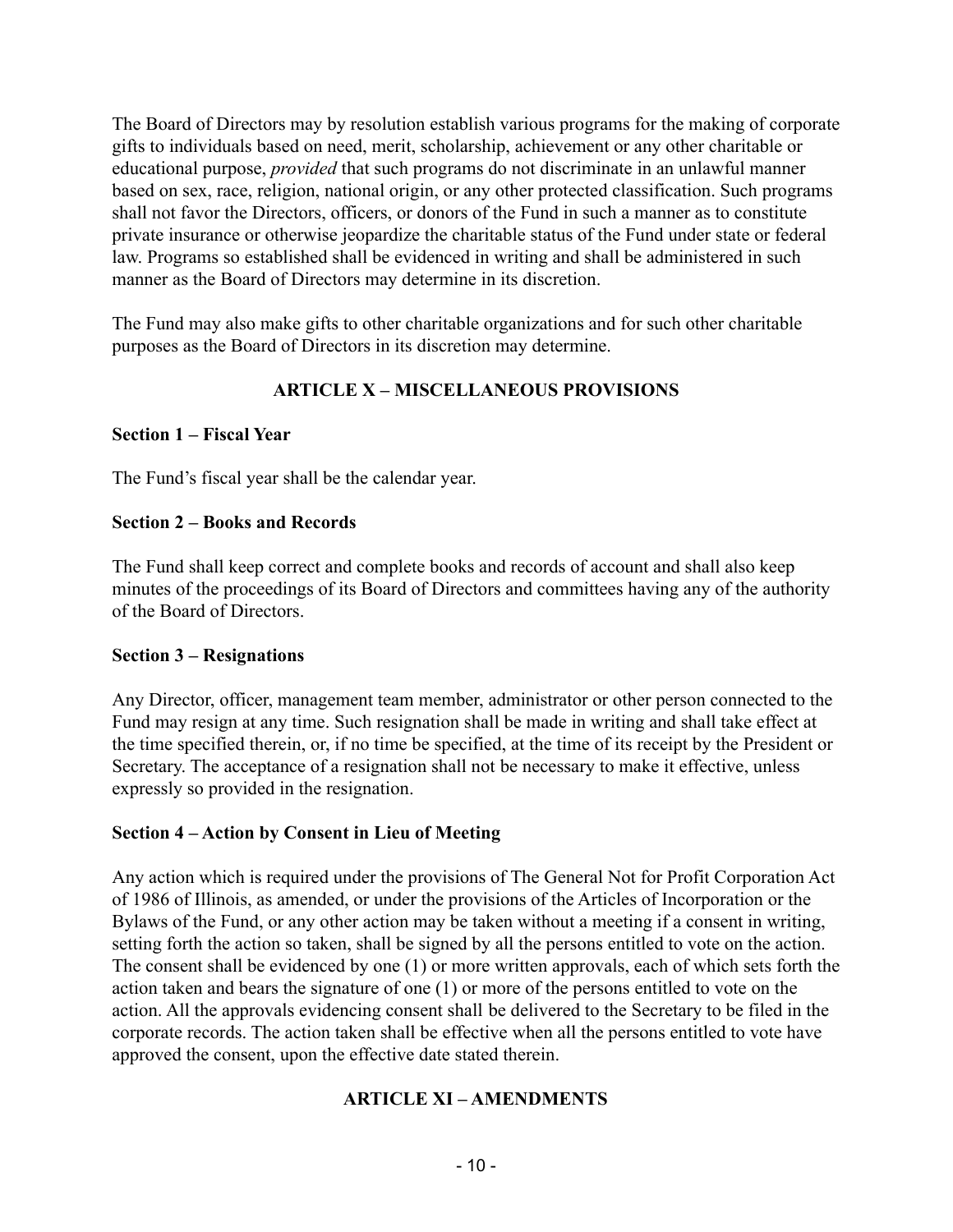These Bylaws may be altered, amended, or repealed and new Bylaws may be adopted by the affirmative vote of a majority of the Board of Directors at any Annual Meeting or at any Special Meeting if notice is given of intention to alter, amend, or repeal, or to adopt new Bylaws at such meeting.